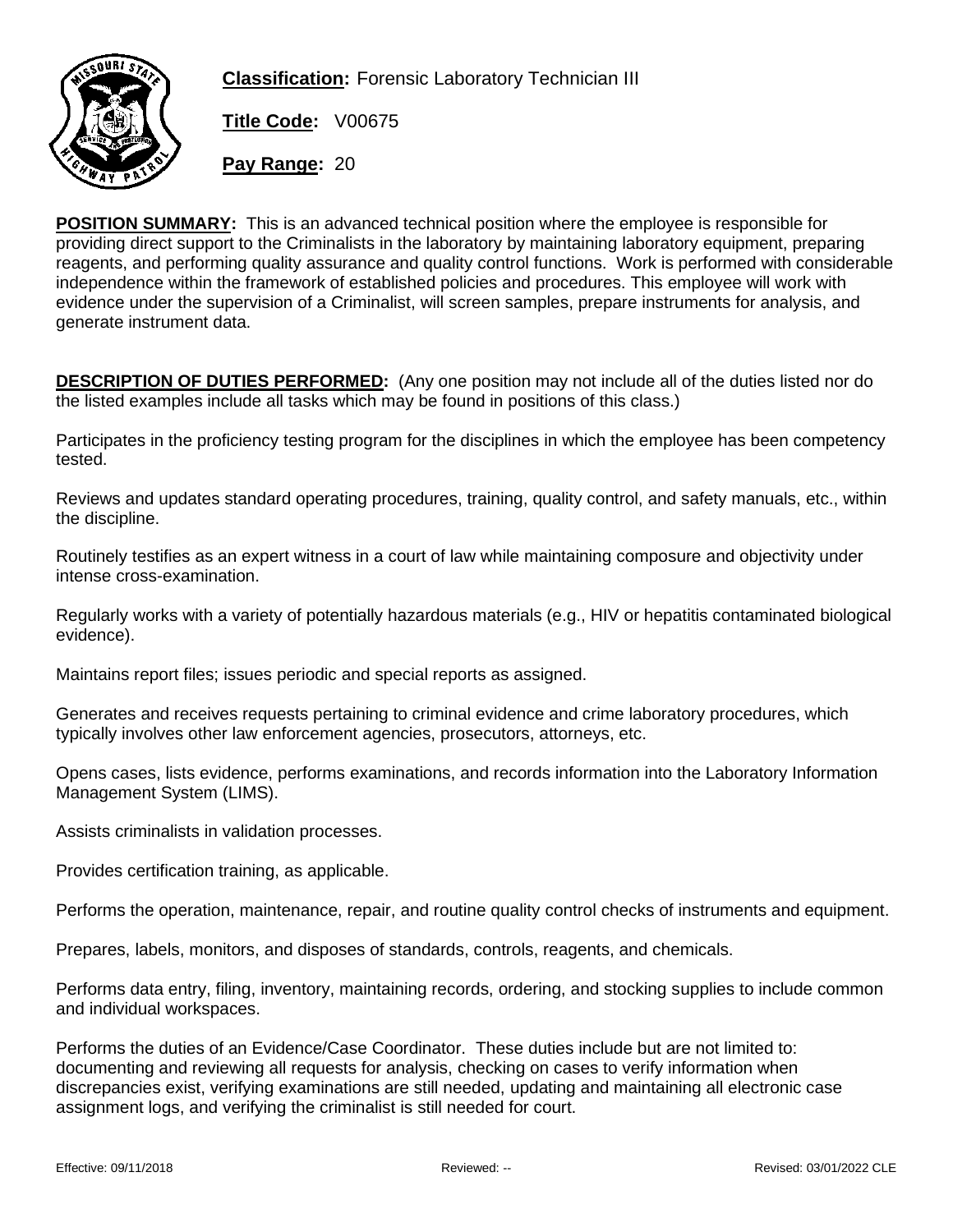## **Classification:** Forensic Laboratory Technician III **Classification:** Page 2

Monitors and produces case metrics on cases worked to include grant statistics and reporting, transfers report information to State and Federal databases for statistical purposes and compiles various statistics for the section supervisor.

Performs other related duties as assigned.

**REQUIRED KNOWLEDGE, SKILLS, AND ABILITIES:** Advanced knowledge of laboratory best practice and techniques, procedures, and equipment related to biological and chemical analysis.

Advanced knowledge of information systems to include, but not limited to: the Laboratory Information Management System (LIMS), Sample Tracking and Control Software (STaCS), DNA, Microsoft Office, and CaseNet.

Advanced knowledge of chain of custody procedure and general rules of evidence.

Advanced knowledge of how to properly perform equipment maintenance and calibration and performance checks.

Advanced knowledge of basic units of measurement and statistical principles.

Advanced knowledge of testimony and courtroom procedures.

Advanced knowledge of how to prepare chemical reagents.

Advanced knowledge of and ability to teach the proper use of laboratory equipment, computer and photography equipment, and chemicals.

Perform mathematical operations involving algebraic principles and formulas.

Ability to perform work in accordance with prescribed procedures, makes accurate observations of test results, and prepare accurate records and reports.

Ability to compile and prepare information for presentations (e.g., mock trials, courtroom testimony, depositions, pretrial conferences, meetings, etc.).

Ability to maintain composure while under cross-examination regarding personal and scientific qualifications and testify to laboratory findings in court.

Ability to perform job-related travel (e.g., appearing in court, attending training meetings and seminars, etc.).

Ability to generate and receive requests for information from a variety of individuals regarding forensic science.

Ability to gather, assemble, correlate, and analyze facts to be incorporated into a report of laboratory work and tests.

Ability to examine forensic evidence and recognize and identify minute details.

Ability to exercise judgment, decisiveness, and creativity in situations involving the direction, control, and planning of an entire program or set of programs.

Ability to understand and interpret state and federal laws, rules, regulations, and Patrol polices.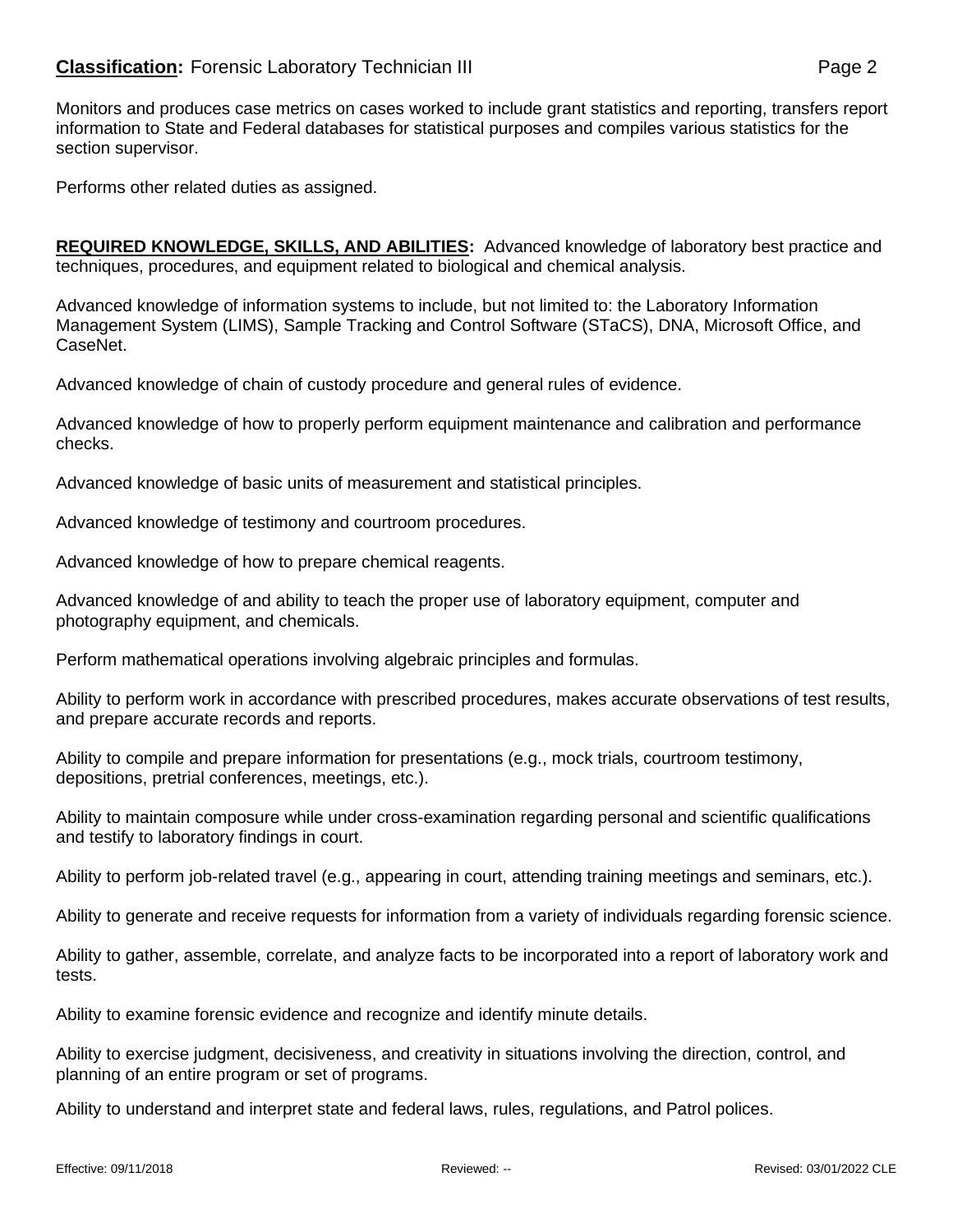## **Classification:** Forensic Laboratory Technician III **Classification:** Page 3

Ability to stand for extended periods and lift at least 30 pounds (e.g., compressed gas cylinder, evidence container, and water jug, etc.).

Ability to perform basic mathematical operations, including algebraic calculations; the ability to calculate volumes, weights, and measures; the ability to utilize and interpret statistics.

Ability to distinguish colors necessary to perform laboratory tests.

Ability to communicate in English clearly and concisely, both orally and in writing.

Ability to operate basic office equipment as detailed in the description of duties.

Ability to handle restricted and confidential information in a professional manner and maintain the information as such.

Ability to work with material that may be of a sexual nature relating to criminal activity (e.g., written material, photographs, and/or verbal language, etc.).

Ability to establish and maintain effective and harmonious working relations with others.

Ability to work hours as assigned.

**MINIMUM EXPERIENCE AND EDUCATION REQUIRED:** (The following represents the minimum qualifications used to accept applicants, provided that equivalent substitution may be permitted in case of deficiencies in either experience or education.)

Possess a Bachelor's degree in a related field, and two years of work experience utilizing the knowledge, skills and abilities associated with this position.

OR

Two consecutive years of experience as a Forensic Laboratory Technician II within the Missouri State Highway Patrol's Crime Laboratory Division.

**NECESSARY SPECIAL REQUIREMENTS:** Must provide a DNA sample to be used only for forensic identification as required at the time of appointment.

Must be able to pass a polygraph examination after conditional offer of employment.

Successfully passes practical competency and/or written test(s) prior to assuming casework.

Must submit to periodic random drug testing.

Must possess and/or obtain and maintain a valid driver's license.

If applicable to the assigned forensic discipline, possess or obtain MULES certification.

If applicable to the assigned forensic discipline, possess or obtain AFIS certification.